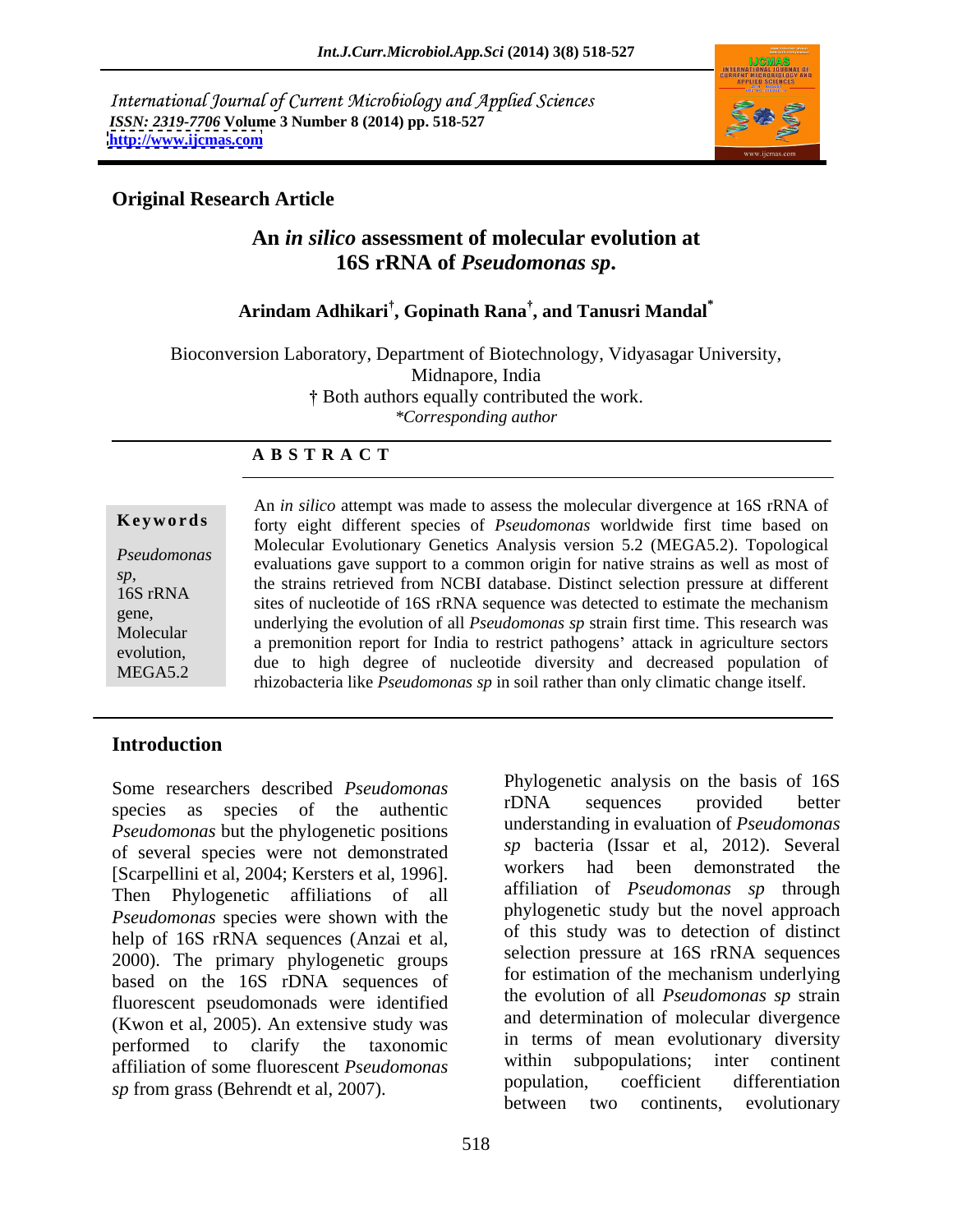divergence over sequence pairs, average personal-22331, Humburg, Germany).

Native *Pseudomonas sp* was isolated in King's B medium (KB) (King et al, 1954). The PCR conditions were as follows: initial After 48 hrs, predominant colonies with different morphologies were individually inoculated in slant for purifying cultures. Positive fluorescent colonies were at 72 °C for 1.5 min followed by a final maintained in 20% glycerol at -80 $^{\circ}$  C prior extension at 72  $^{\circ}$ C for 10 min. The presence to characterization. and yield of specific PCR products (16S

# *Pseudomonas* **Strain**

Strains of different species of *Pseudomonas* retrieved from NCBI database as well as The 16S rDNA nucleotide sequences of native *Pseudomonas aeruginosa* strain recovered from different sources were used as indicated in Table1 to make a comparative study for our investigation.

Genomic DNA of bacterial strain was prepared according to the procedures of (Murray and Thormpson, 1980) with the exception that for Gram-negative bacteria, conducted for positive strand in forward<br>lysozyme was not used. The 16S rRNA gene direction using Applied Biosystems lysozyme was not used. The 16S rRNA gene was amplified from each isolate by PCR sequencers 373A and 377. The sequence using the universal primers 27F (5'- AGAGTTTGATCCTGGTCAGAACGCT- dideoxy sequencing Sequencing kit (Applied 3') and 1492R (5'TACGGCTACCTTGTTA Biosystems, Foster City) following the CGACTTCACCCC-3'). which were manufacturer's instructions. Sequence CGACTTCACCCC-3'), which were manufacturer's instructions. Sequence designed to amplify universally conserved regions of the 16S rRNA gene and using BLAST (blastn) search tool amplification of an approximately 1500 bp PCR product. PCR was carried out in a thermal cycler (Eppendrof AG, Mastercycler

evolutionary divergence over all sequence Amplification of targeted DNA was carried pairs between *Pseudomonas sp* of two out in 50 µl reaction volumes, each continents first time. containing 50 ng of bacterial genomic DNA, **Materials and Methods** mM MgCl<sub>2</sub>, 50 mM Tris-HCl, 200 µM **Native** *Pseudomonas sp* **Isolation** µM (each) primer and 1 U of Taq personal-22331, Humburg, Germany). 2.5 µl 10X *Taq* polymerase assay buffer, 2 mM  $MgCl_2$ , 50 mM Tris-HCl, 200  $\mu$ M (each) deoxynucleoside triphosphates, 0.4

**Analysis of Different Species of** polymerase (Bangalore Genei). The PCR conditions were as follows: initial denaturation at 95  $\degree$ C for 4 min followed by 32 cycles of denaturation at 94  $^{\circ}$ C for 45 s, annealing at 56 °C for 1 min and extension extension at 72 °C for 10 min. The presence rRNA gene) was electrophoresed in 1% agarose (w/v) gel.

### **Nucleotide Sequence Accession Numbers**

native isolate obtained in this study was submitted to the GenBank database  $(http://www.ncbi.nlm.nih.gov)$ accession numbers are given in Table.1.

#### **Total DNA Extraction and 16S rDNA DNA Sequencing of 16S Region and PCR Amplification Sequence Alignment, Phylogenetic, selection pressure and different molecular divergence parameter Analysis**

Direct sequencing of PCR products was conducted for positive strand in forward direction using Applied Biosysterns reaction was conducted using the Sanger Biosystems, Foster City) following the manufacturer's instructions. Sequence analysis of these strains was also performed using BLAST (blastn) search tool [\(http://www.ncbi.nlm.nih.gov\)](http://www.ncbi.nlm.nih.gov) available on the NCBI homepage.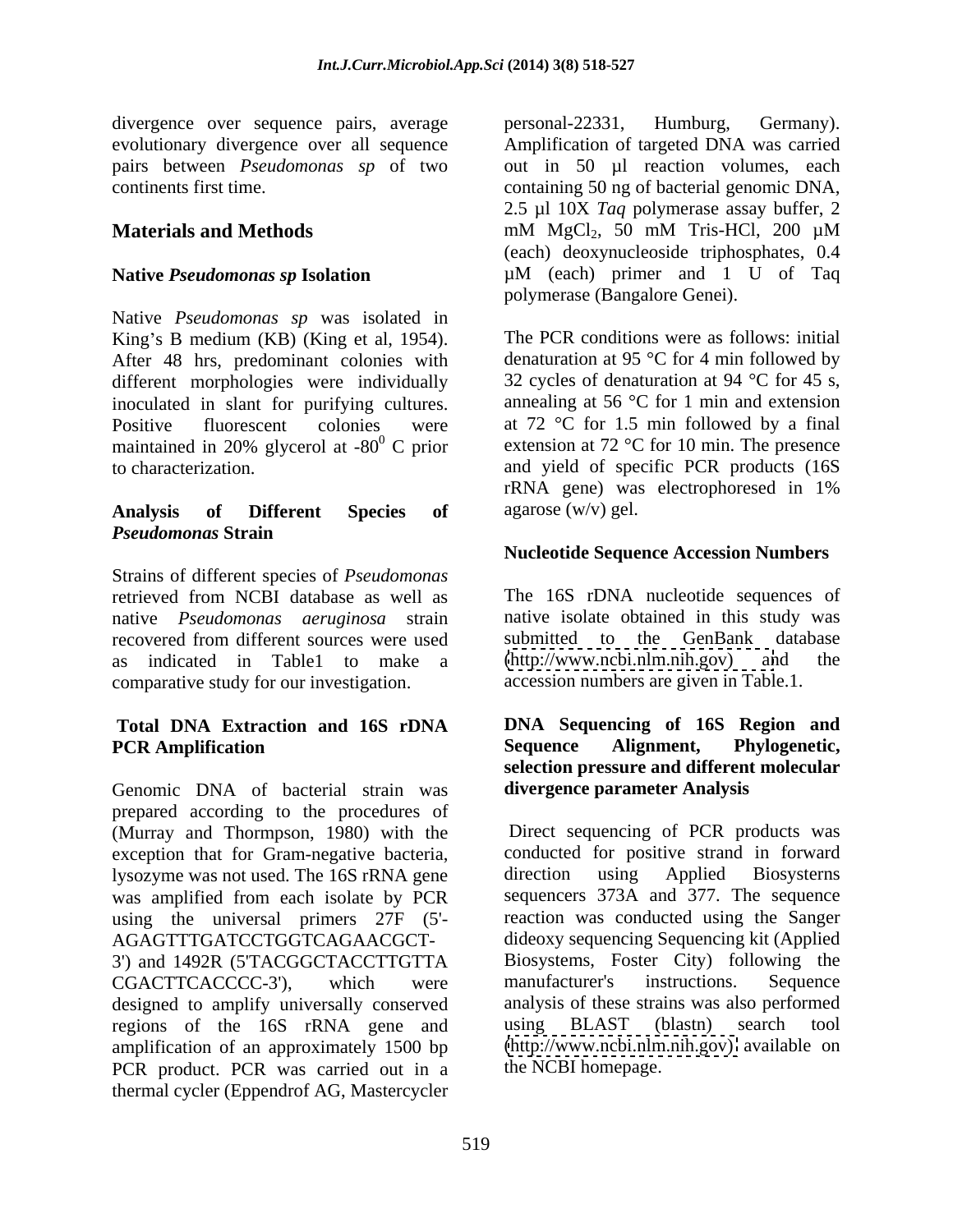A Maximum Likelihood (ML) tree of 16S (Figure. 1). The amplified product was rDNA sequences native strains was also sequenced and sequence of DNA fragment constructed with the 16S rDNA sequences was compared to thesequences available in of closely related members of *Pseudomonas*  GenBank, NCBI. Sequence analysis of these *sp* as retrieved from the NCBI GenBank isolates was also performed using BLAST [\(http://www.ncbi.nlm.nih.gov\).](http://www.ncbi.nlm.nih.gov) Sequence (blastn) search tool [\(http://www.ncbi.nlm](http://www.ncbi.nlm). data were aligned with CLUSTALW 1.6 and nih.gov) available on the NCBI homepage. genetic distances were obtained using All native *Pseudomonas aeruginosa* strains Kimura's two-parameter model by best fit used in the study exhibited 96 to 98% substitution model method followed by sequence similarity to the *Pseudomonas*  evolutionary trees construction by the Maximum Likelihood method using lowest E-value and maximum query Molecular Evolutionary Genetics Analysis coverage and identity. Theses sequence data (MEGA) 5.2 software (Tamura et al, 2011). has been deposited in the GenBank (Table.<br>A bootstrap analysis of 1000 replicates was 1). performed to estimate the confidence of tree topologies. The mean (relative) evolutionary **Molecular Divergence and Phylogenetic** rates (calculated in K2 parameter model) were scaled such that the average evolutionary rate across all sites was 1 (Kimura, 1980). For construct a Phylogenetic tree of forty

Tajima's Neutrality statistical method was or purifying selection (Tajima, 1989). Mean coefficient differentiation between two continents, evolutionary divergence over

### **Results and Discussion**

#### **Identification of** *Pseudomonas aeruginosa*

genomic DNA was isolated and PCR amplified with 16S rDNA universal primer pair (27F/1492R). Electrophoretical analysis of PCR products obtained from the amplification of 16S rDNA genes confirmed that full length (1500bp) genes were amplified for all *Pseudomonas aeruginosa*

used in the study exhibited 96 to 98% *aeruginosa* available in NCBI database with has been deposited in the GenBank (Table. 1).

## **Affiliation of 16S rDNA of** *Pseudomonas sp*

performed to test the diversifying selection Substitution Model. MEGA5.2 software Evolutionary Diversity within to evaluate the fit of major models of Subpopulations; inter continent population, and nucleotide substitutions. Models with the sequence pairs and average evolutionary substitution pattern the best. In this context divergence over all sequence pairs between  $K2 \mod K$  (Kimura's two parameter) India and other continent were computed to displayed lowest BIC scores with the value calculate the molecular divergence. of 2777.5. (Table. 2) So this model can be eight 16S rDNA sequences including all native strain, firstly find out Best-Fit (Tamura et al, 2011) now contains facilities lowest BIC scores (Bayesian Information Criterion) are considered to describe the carried out for further Phylogenetic analysis.

All native *Pseudomonas aeruginosa* analysis of 1000 replicates was performed to The multiple alignment file was then used to create phylogram using MEGA5 software using the K2 model based on bootstrap estimate the confidence of tree topologies. The evolutionary history was inferred by using the Maximum Likelihood method based on the Kimura 2-parameter model (Tamura et al, 2011). The tree with the highest log likelihood (-2296.1600) is shown in figure 2. The percentage of trees in which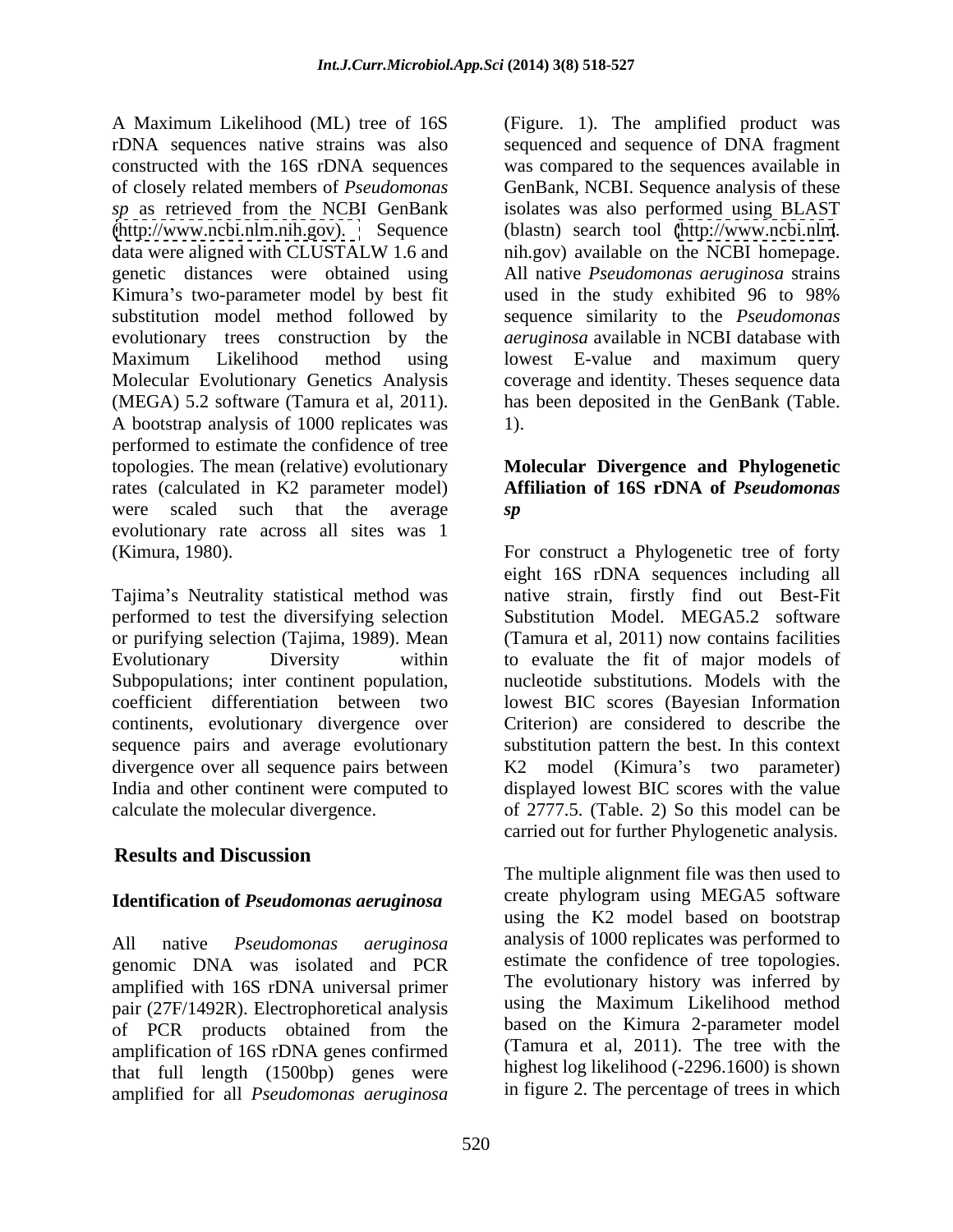the associated taxa clustered together is first detected to estimate the mechanism shown next to the branches. Initial tree(s) for underlying the evolution of all the sequences the heuristic search were obtained of *Pseudomonas aeruginosa*. The difference automatically by applying Neighbor-Join between non-synonymous and synonymous and BioNJ algorithms to a matrix of pairwise distances estimated using the of all strains were almost always positive Maximum Composite Likelihood (MCL) indicating that the gene was under positive approach, and then selecting the topology with superior log likelihood value.

The tree is drawn to scale, with branch was carried out to determine molecular lengths measured in the number of evolutionary divergence and classify the substitutions per site. The analysis involved 48 nucleotide sequences. All positions America, and Europe etc. In addition, containing gaps and missing data were mucleotide substitution was evaluated in eliminated. There were a total of 100 respect of different continent to understand positions in the final dataset. In this study, nucleotide divergences like diversity within all the native strains from West Bengal were the continent population, inter continent grouped into same cluster where most of the population, and coefficient differentiation Indian *Pseudomonas aeruginosa* strains between two continents. The computation of were lying down. The Phylogenetic tree mean diversity of an entire population of revealed that all the native strain fit in to an different species of *Pseudomonas* from evolutionary cluster comprising members of *Pseudomonas aeruginosa* and other (0.971) against all the continents (Table. 5). *Pseudomonas sp* grouped into separate cluster according to their relatedness But it was remarkable that the species of (Figure. 2) The mean (relative) evolutionary *Pseudomonas* from America attributed the rates (calculated in K2 parameter model) low degree of diversity (0.524) resulting the were scaled such that the average least chance of getting mutated, so that evolutionary rate across all sites was American strains could be used as good 1(Kimura, 1980). This means that sites antagonists against plant pathogens to showing a rate < 1 are evolving slower than prevent economic losses in the agriculture average and those with a rate > 1 are sector. Mean Evolutionary Diversity within evolving faster than average (Table. 3). The Subpopulations, inter continent population most of the sites showed a relative rate of (Asia: 0.060, America: 0.244), coefficient

mutation hypothesis, (Tajima, 1989) it was strongly exhibited the support of the result<br>of Table 3. In this case Tajima's test statistics was become positive (3.311203) (Table. 4). Distinct selection pressure was

substitution rates (dN-dS) for the sequences selection or diversifying selection.

In this study, comparative sequence analysis sequences into different continent like Asia, America, and Europe etc. In addition,<br>nucleotide substitution was evaluated in Indian origin showed highest divergence

evolution less than 1. differentiation between two continents Whenever Tajima's Neutrality statistical divergence over sequence pairs, average method was performed to test the nucleotide evolutionary divergence over all sequence of Table 3. In this case Tajima's test calculate the molecular divergence (Table. (Asia: 0.66, America: 0.305), evolutionary pairs (Asia: 0.914, America: 0.971) between India and other continent were computed to 5)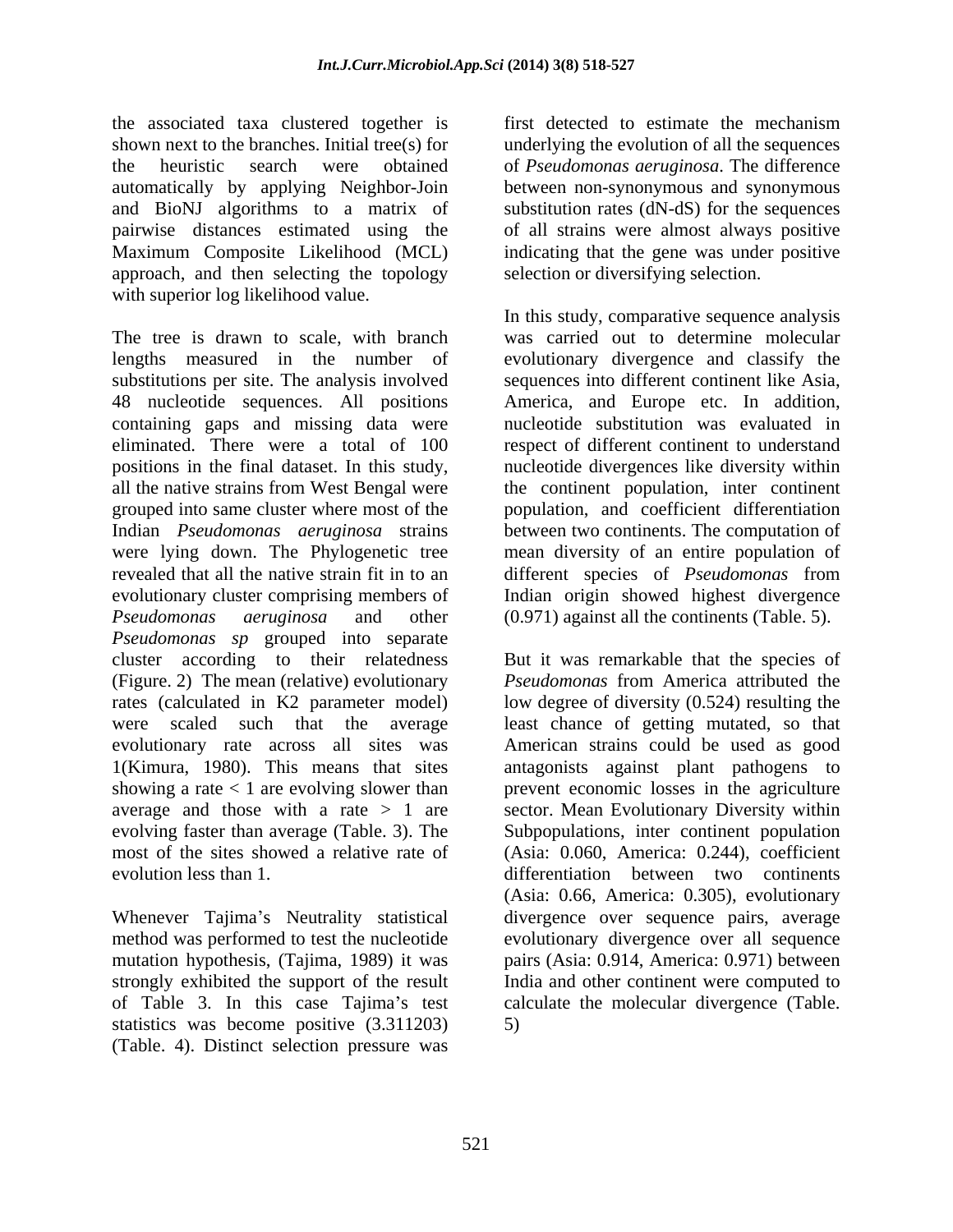| <b>Strain name</b>                | <b>Accession no</b> | <b>Location</b>                                              |
|-----------------------------------|---------------------|--------------------------------------------------------------|
| Pseudomonas sp._Canada_1          | AY275488            | Canada                                                       |
| Pseudomonas sp._Canada_2          | AY275487            | Canada                                                       |
| Pseudomonas sp._Canada_3          | AY275486            | Canada                                                       |
| Pseudomonas sp._Canada_4          | AY275484            | Canada                                                       |
| Pseudomonas sp._USA_1             | DQ904601            | <b>USA</b>                                                   |
| Pseudomonas sp._USA_2             | DQ904594            | <b>USA</b>                                                   |
| Pseudomonas syringae _ Romania_1  | FR877577            | Romania                                                      |
| Pseudomonas syringae _ Germany _2 | AM084408            | Germany                                                      |
| Pseudomonas syringae _ Canada _3  | AY275478            | Canada                                                       |
| Pseudomonas syringae _India_4     | HM629456            | India                                                        |
| Pseudomonas syringae _ Isreal _ 5 | KF436657            | Isreal                                                       |
| Pseudomonas stutzeri_Belgium_1    | HF675140            | Belgium                                                      |
| Pseudomonas stutzeri_India _2     | KF532951            | India                                                        |
|                                   |                     |                                                              |
| Pseudomonas stutzeri_India_3      | EF633260            | India                                                        |
|                                   |                     |                                                              |
| Pseudomonas stutzeri_India_4      | EF633259            | India                                                        |
| Pseudomonas aeruginosa_Pakistan_  | DQ211696            | Pakistan                                                     |
| Pseudomonas aeruginosa_Taiwan_2   | AY337580            | Taiwan                                                       |
| Pseudomonas aeruginosa_Egypt_3    | AY074896            | Egypt<br>India                                               |
| Pseudomonas aeruginosa_India_4    | EU167929            |                                                              |
| Pseudomonas aeruginosa_India_5    | AY999032            | India                                                        |
| Pseudomonas aeruginosa_India_6    | AY956935            | India                                                        |
| Pseudomonas aeruginosa_UK_7       | AM293357            | UK                                                           |
| Pseudomonas aeruginosa_UK_8       | AM263499            | $\begin{tabular}{c} \hline UK \\ UK \\ \hline \end{tabular}$ |
| Pseudomonas aeruginosa_UK_9       | AM263498            |                                                              |
| Pseudomonas fluorescens_Japan_1   | U63901              | Japan                                                        |
| Pseudomonas fluorescens_India_2   | EF159157            | India                                                        |
| Pseudomonas fluorescens_Japan_3   | U63900              | Japan                                                        |
| Pseudomonas putida_Vietnam_1      | AJ310536            | Vietnam                                                      |
| Pseudomonas putida_India _2       | HE585987            | India                                                        |
| Pseudomonas putida_UK_3           | AJ276650            | <b>UK</b>                                                    |
| Pseudomonas putida_Sweetzarland_4 | HG313638            | Sweetzarland                                                 |
| Pseudomonas putida_Japan _5       | AB362881            | Japan                                                        |
| Pseudomonas putida_Romania_6      | FR877564            | Romania                                                      |
| Pseudomonas putida_Itali _7       | HF546530            | Itali                                                        |
| Pseudomonas putida_Austria _8     | HE588047            | Austria                                                      |
| Pseudomonas putida_Hungari_9      | HE681203            | Hungari                                                      |
| Pseudomonas putida_Germany_10     | FR851917            | Germany                                                      |
| Pseudomonas putida_Spain_11       | FN995245            | Spain                                                        |
| Azotobacter vinelandii_1          | L <sub>40329</sub>  | Unknown                                                      |
| Azotobacter vinelandii_2          | EF100155            | New Zealand                                                  |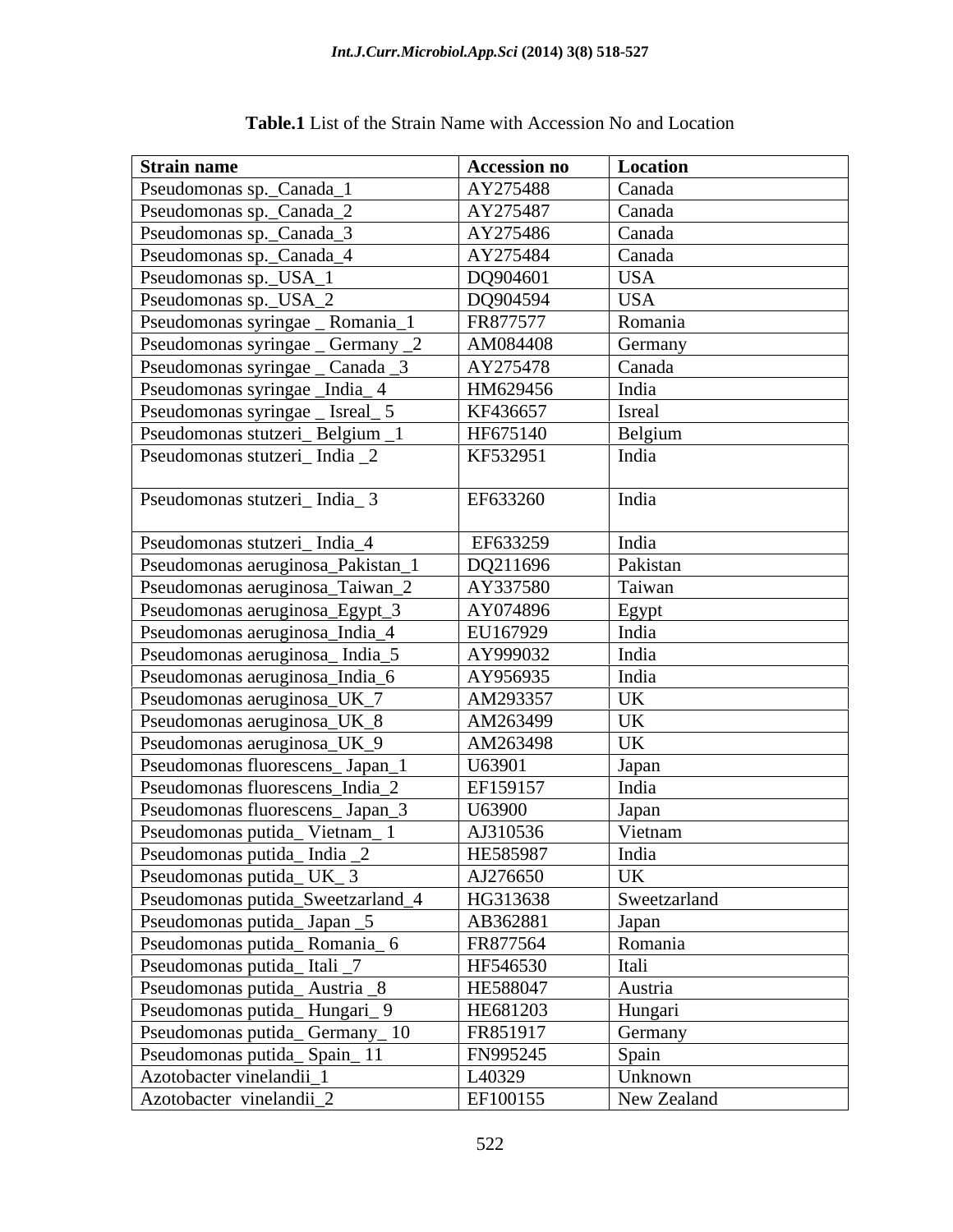#### *Int.J.Curr.Microbiol.App.Sci* **(2014) 3(8) 518-527**

| <b>Pseudomonas sp. GRTM</b> | KC169988 | - India |
|-----------------------------|----------|---------|
| <b>Pseudomonas sp. GATS</b> | KC169987 | India   |
| <b>Pseudomonas sp. GNST</b> | KC169994 | Indi    |
| <b>Pseudomonas sp. TMGR</b> | JX094352 | India   |
| Pseudomonas sp. GTRS        | KC169990 | India   |
| <b>Pseudomonas sp. TSSG</b> | KC169991 |         |
| Pseudomonas sp. GTNS        | KC169989 | India   |
| Pseudomonas sp. TSGR        | KC169995 | India   |

**Table. 2** Maximum Likelihood Fits of 24 different Nucleotide Substitution Models

| Model           | #Param | <b>BIC</b> | AICc   | InL                     | <b>Invariant Gamma</b> |         | R      |        | Freq A Freq T Freq C Freq G |        |        |
|-----------------|--------|------------|--------|-------------------------|------------------------|---------|--------|--------|-----------------------------|--------|--------|
| К2.             | 94     | 2777.5     | 2172.5 | $-990.34$ n/a           |                        | n/a     | 1.2801 | 0.25   | 0.25                        | 0.25   | 0.25   |
| T <sub>92</sub> | 95     | 2783.6     | 2172.2 | $-989.17$ n/a           |                        | n/a     | 1.3007 | 0.217  | 0.217                       | 0.283  | 0.283  |
| $K2+1$          | 95     | 87848      | 2173.4 | $-989.78$               | $0.01231$ n/a          |         | 1.311  | 0.25   | 0.25                        | 0.25   | 0.25   |
| K2+G            | 95     | 2785.3     | 2173.9 | $-990.02 \, \text{m/a}$ |                        | 19.2323 | 1.306  | 0.25   | 0.25                        | 0.25   | 0.25   |
| JC.             | 93     | 2788.3     | 2189.7 | $-1000$ n/a             |                        | n/a     | 0.5    | 0.25   | 0.25                        | 0.25   | 0.25   |
| T92+G           | 96     | 27914      | 2173.7 | -988.86 n/a             |                        | 19.0399 | 1.3283 | 0.217  | 0.217                       | 0.283  | 0.283  |
| $T92+I$         | 96     | 2791.7     | 2173.9 | $-988.97$               | $0.008194$ n/a         |         | 1.3127 | 0.217  | 0.217                       | 0.283  | 0.283  |
| $K2+G+I$        | 96     | 2793.1     | 2175.3 | $-989.67$               | 0.011349               | 31.1559 | 1.3255 | 0.25   | 0.25                        | 0.25   | 0.25   |
| $JC + I$        | 94     | 2795.8     | 2190.8 | $-999.49$               | $0.01189$ n/a          |         | 0.5    | 0.25   | 0.25                        | 0.25   | 0.25   |
| ∣JC+G           | 94     | 2796.2     | 2191.2 | -999.71 n/a             |                        | 21.2656 | 0.5    | 0.25   | 0.25                        | 0.25   | 0.25   |
| $T92+G+I$       | 97     | 2799.8     | 2175.6 | $-988.78$               | 0.006517               | 23.0461 | 1.3339 | 0.217  | 0.217                       | 0.283  | 0.283  |
| <b>HKY</b>      | 97     | 2801.4     | 2177.3 | -989.62 n/a             |                        | n/a     | 1.3814 | 0.2279 | 0.206                       | 0.2477 | 0.3183 |
| $JC+G+I$        | 95     | 2804.1     | 2192.7 |                         | -999.41 0.010891       | 37.3343 | 0.5    | 0.25   | 0.25                        | 0.25   | 0.25   |
| HKY+I           | 98     | 2809       | 2178.4 |                         | -989.16 0.011382 n/a   |         | 1.3711 | 0.2279 | 0.206                       | 0.2477 | 0.3183 |
| HKY+G           | 98     | 2809.1     | 2178.5 | $-989.19$ n/a           |                        | 16.3755 | 1.3897 | 0.2279 | 0.206                       | 0.2477 | 0.3183 |
| <b>TN93</b>     | 98     | 2809.8     | 2179.3 | $-989.58 n/a$           |                        | n/a     | 1.3661 | 0.2279 | 0.206                       | 0.2477 | 0.3183 |
| $HKY+G+I$       | 99     | 2817.1     | 2180.2 |                         | -988.97 0.009902       | 22.8156 | 1.3928 | 0.2279 | 0.206                       | 0.2477 | 0.3183 |
| <b>TN93+I</b>   | 99     | 2817.3     | 2180.4 |                         | -989.09 0.011836 n/a   |         | 1.3845 | 0.2279 | 0.206                       | 0.2477 | 0.3183 |
| TN93+G          | 99     | 2817.5     | 2180.5 | $-989.17$ n/a           |                        | 16.7079 | 1.396  | 0.2279 | 0.206                       | 0.2477 | 0.3183 |
| GTR             | 101    | 2821       | 2171.3 | -982.45 n/a             |                        | n/a     | 1.3177 | 0.2279 | 0.206                       | 0.2477 | 0.3183 |
| TN93+G+I        | 100    | 2825.5     | 2182.1 | $-988.91$               | 0.010488               | 23.514  | 1.4047 | 0.2279 | 0.206                       | 0.2477 | 0.3183 |
| GTR+I           | 102    | 2828.9     | 2172.8 |                         | -982.18 0.009671 n/a   |         | 1.329  | 0.2279 | 0.206                       | 0.2477 | 0.3183 |
| GTR+G           | 102    | 2829.1     | 2173   | $-982.25$ n/a           |                        | 24.9756 | 1.3337 | 0.2279 | 0.206                       | 0.2477 | 0.3183 |
| GTR+G+I         | 103    | 2837.3     | 2174.8 |                         | $-982.11$ 0.008565     | 41.6985 | 1.3379 | 0.2279 | 0.206                       | 0.2477 | 0.3183 |

Abbreviations: GTR: General Time Reversible; HKY: Hasegawa-Kishino-Yano; TN93: Tamura-Nei; T92: Tamura 3-parameter; K2: Kimura 2-parameter; JC: Jukes-Cantor, BIC: Bayesian Information Criterion, AIC: Akaike Information Criterion (corrected), InL: Maximum likelihood value, G: Gamma parameter, I: Invariant parameter, R: Transition- Transversion Bias.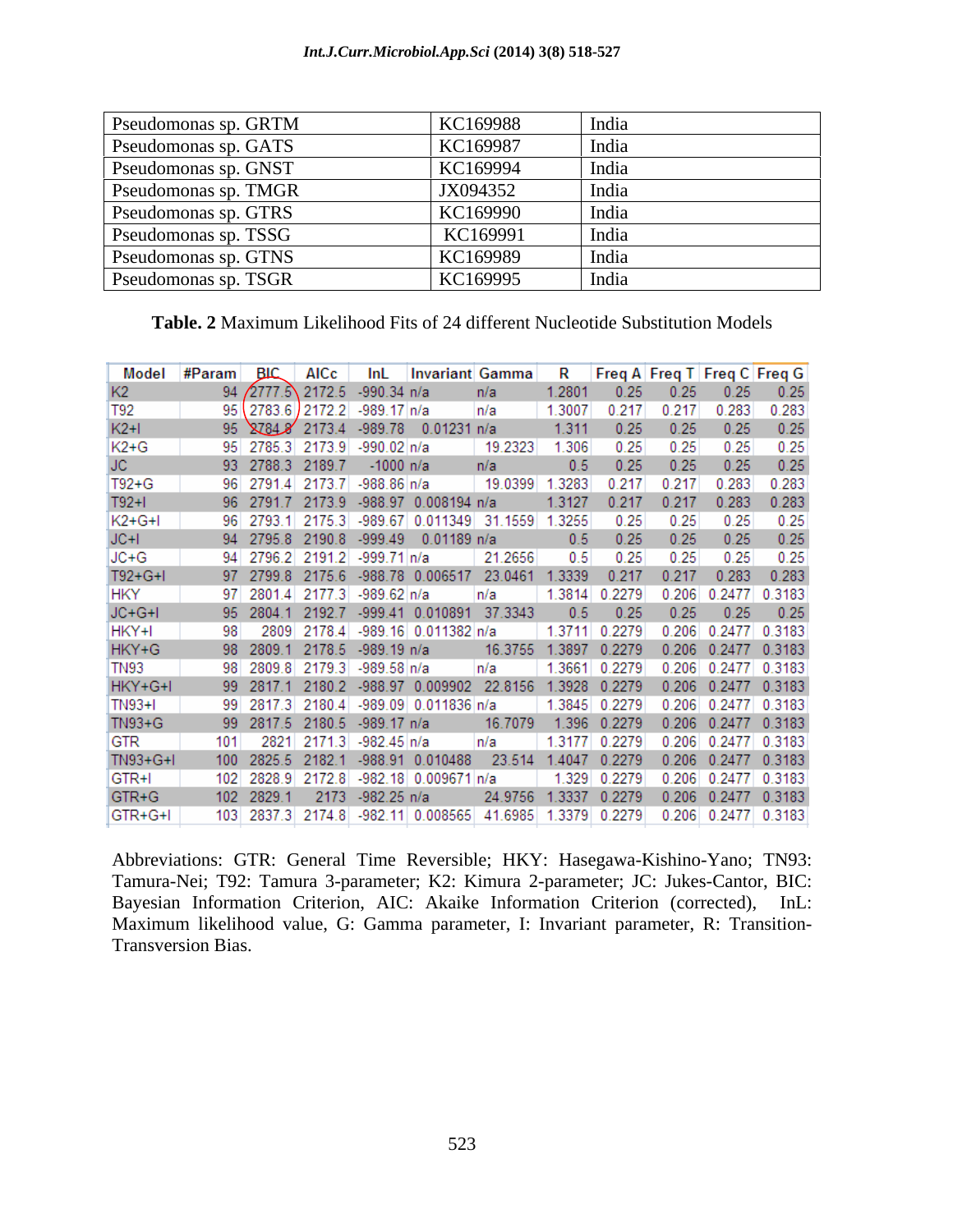

**Table.3** Estimation of Relative Rate of Evolution of Base Substitution

#### **Table.4** Tajima's Neutrality Test

 $m =$  number of sequences,  $S =$  Number of segregating sites,  $p_s = S/m$ ,  $\Theta = p_s/a_1$ ,  $\pi =$ nucleotide diversity, and *D* is the Tajima test statistic.

| Table.5<br>- -<br>different evolution<br>e Estimation of di | onary parameters |  |  |
|-------------------------------------------------------------|------------------|--|--|
|                                                             |                  |  |  |

| Continent/Sub-        | Diversity  | Mean               | Inter-        | Co-efficient           | Evolutionary | Average      |
|-----------------------|------------|--------------------|---------------|------------------------|--------------|--------------|
| continent/Azotobacter | within a   | Evolutionary       | population of |                        | divergence   | Evolutionary |
| sp                    | continent  | Diversity          | Diversity     | $differential on$ over |              | divergence   |
|                       | population | within             | between       | between two            | sequence     | over all     |
|                       |            | Subpopulations two |               | continents             | pairs        | sequence     |
|                       |            |                    | continents    |                        | between      | pairs        |
|                       |            |                    |               |                        | groups       |              |
| India                 | 0.97       |                    |               |                        |              |              |
| America               | 0.524      | 0.836              | 0.244         | 0.305                  | 0.879        | 0.971        |
| Europe                | 0.857      | 1.103              | 0.094         | 0.085                  | 1.179        | 1.001        |
| Asia                  | 0.87       | 0.854              | 0.060         | 0.066                  | 0.901        | 0.914        |
| Azotobacter sp        | 0.003      | 0.485              | 0.425         | 0.467                  | 1.406        | 1.161        |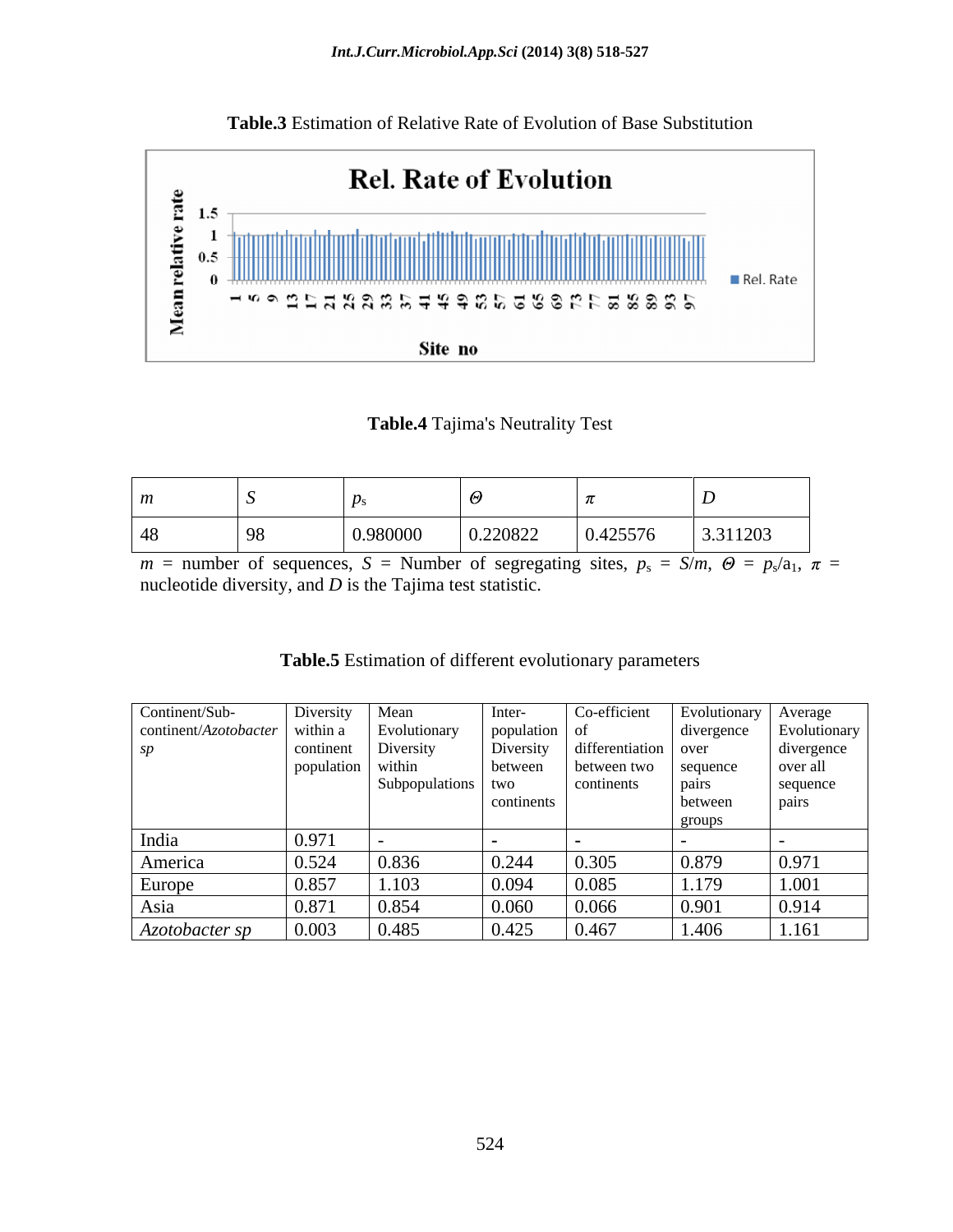**Figure.1** Agarose gel electrophoresis of PCR amplified *Pseudomonas sp* 1500bp 16S rDNA amplificons by 16S universal primer



Lanes were named with respective isolates; L: 100 bp molecular marker, 1: *Pseudomonas* sp. GRTM; 2: *Pseudomonas* sp. GATS; 3: *Pseudomonas* sp. GNST; 4: *Pseudomonas* sp. TMGR; 5: *Pseudomonas* sp. GTRS; 6: *Bacillus subtilis* subsp. TGNS; 7: *Enterobacter* sp. TSNG; 8: *Pseudomonas* sp. TSSG; 9: *Pseudomonas sp.* GTNS.



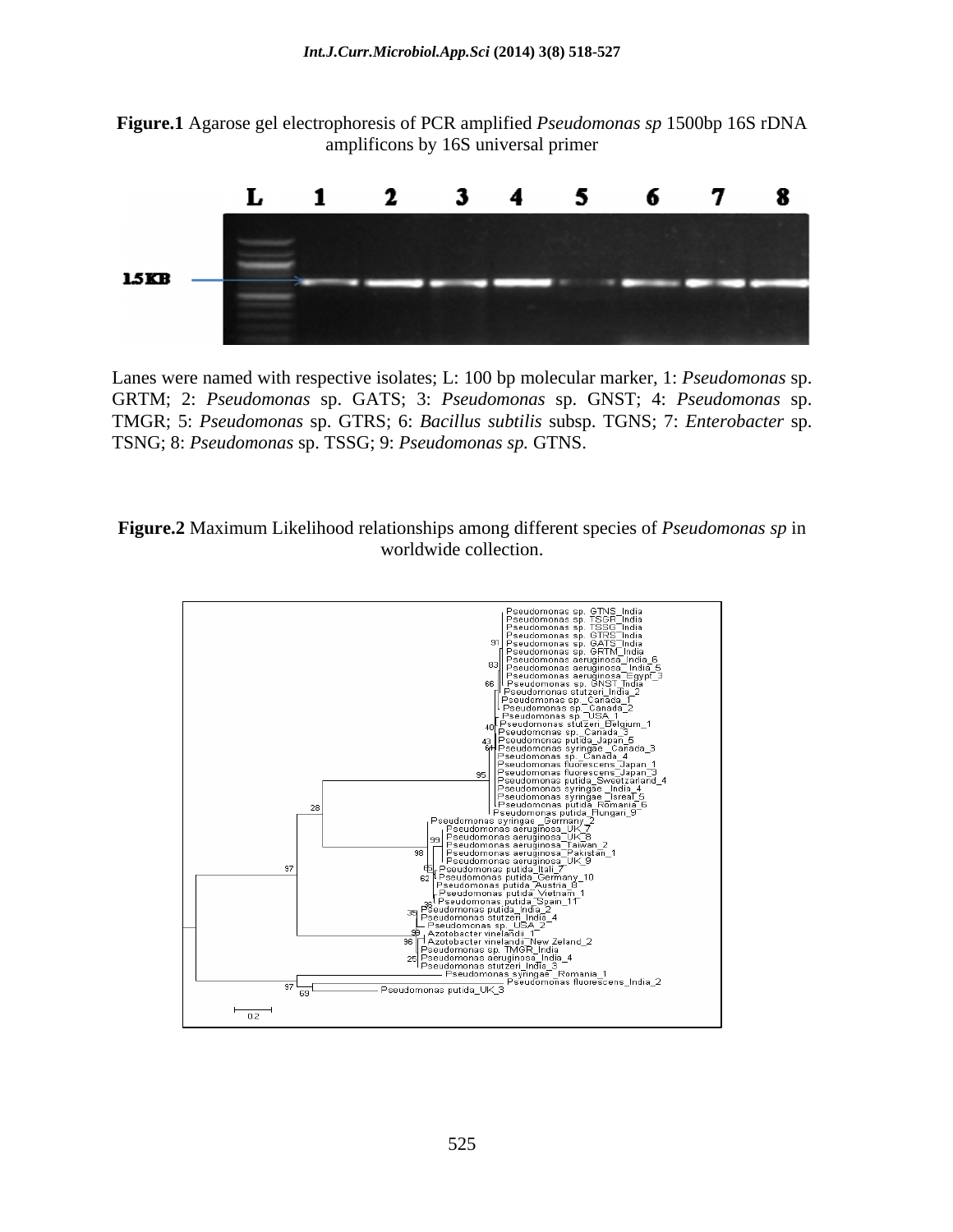Several works had been demonstrated for chemicals, along with enhancing the considering the possible source of productivity of different crops at reduced diversifying selection of bacteria like *Pseudomonas*. The different gene create a new threat of pathogen infection responsible for production of different in crop plants wherever the cultivated. In protein showed diversifying selection (Smith et al, 2005; Polley and Conway, attention on the control of pathogens in 2001; Boyd and Hart, 1998), but this study West Bengal as well as India. first time demonstrated diversifying selection based molecular evolution at 16S rRNA gene. Molecular evolution of Indian *Pseudomonas sp.* population was much more diverged from that of Europe and Dr. Arijit Mukhopadhyay and Miss. S. America and closely related to Asian Saha, Dept. of Biotechnology, O.I.S.T. population which strongly supported the Vidyasagar University, W.B. India for topology of native strain. helpful discussion and critical reading of

Result also clarified American and European strains much more differ from **References** Indian strains in respect of different molecular divergence parameter. Selection Scarpellini M, Franzetti L, Galli A. 2004. pressure supportive molecular evolution was hypothesized in this research. The selection pressure result can be explained and its biotype. FEMS Microbiol by two possibilities either the population Letters, 236:257-260. size might be decreasing or might have Kersters K, Ludwig W, Vancanneyt M, De evidence for positive selection at this locus. In positive selection, mutations accumulation at different nucleotide sites the pseudomonads: an overveiw. was become very common in the

recently begun to drop off, the mutations based on 16S rRNA sequence. Int J that occur were likely to be happened and the nucleotide diversity would be created Kwon SW, Kim JS, Crowley DE, Lim rapidly. The graphical representation of relative rate of evolution showed that a fluorescent pseudomonads in large number of site evolving faster and agricultural soils from Korea. Letters had tendency to be getting mutated. Therefore it is alarming in India as well as Behrendt U, Ulrich A, Schumann P, Asian country. So nationwide control Meyer JM, Sproer C. 2007. measures are to be essential. The mutated *Pseudomonas lurida sp.* nov., a ineffective strains will not be able to control the crop disease in eco-friendly the phyllosphere of grasses. Int J manner by reducing the use of harmful

dose of fertilizers. Therefore it would thisconcern, this is right time to focus our attention on the control of pathogens in West Bengal as well as India.

#### **Acknowledgements**

We wish to thank Dr. Asit Chakraborti, the manuscript.

#### **References**

- Development of PCR assay to identify Pseudomonas fluorescens Letters, 236:257–260.
- Vos P, Gillis M, Schleifer KH. 1996. Recent change in the classification of Syst Appl Microbiol., 19:465-477.
- population.<br>
Anzai Y, Kim H, Park JY, Wakabayashi<br>
H, Oyaizu H. 2000. Phylogenetic<br>
As the population of *Pseudomonas sp* had<br>
affiliation of the pseudomonads Anzai Y, Kim H, Park JY, Wakabayashi H, Oyaizu H. 2000. Phylogenetic affiliation of the pseudomonads based on 16S rRNA sequence. Int J Syst Evol Microbiol., 50:1563-1589.
	- Kwon SW, Kim JS, Crowley DE, Lim CK. 2005. Phylogenetic diversity of fluorescent pseudomonads in agricultural soils from Korea. Letters in Appl Microbiol., 41:417–423.
	- Meyer JM, Sproer C. 2007. fluorescent species associated with Syst Evol Microbiol., 57:979-98.